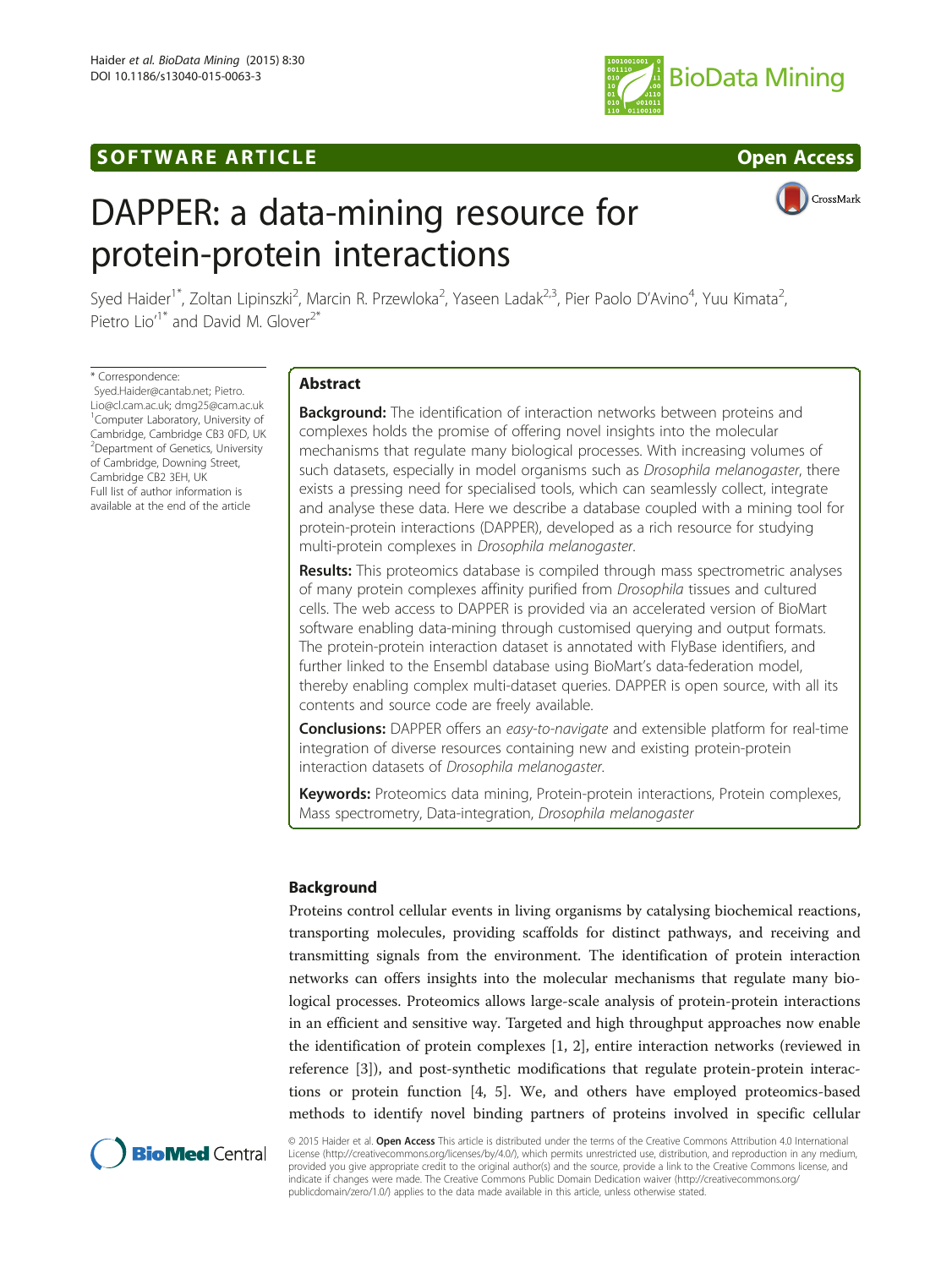processes by using affinity purification coupled to mass spectrometry (AP-MS) (examples in references [[6](#page-6-0)–[9\]](#page-6-0)). Each AP-MS experiment generates large amounts of data, which need to be thoroughly analysed in order to maximise the use of the entire dataset and to reach meaningful conclusions. Therefore data storage, its accessibility to the scientific community, and the ability to compare datasets has become a pressing issue. Here, we describe a *database for protein-protein interactions* (DAPPER) created to catalogue protein interaction networks of cell division regulators in Drosophila melanogaster. All the software and data contents are freely accessible through the web portal. Users can upload their own data and integrate with existing datasets through coordinating with DAPPER team. For sensitive/unpublished datasets, users are also welcome to download all of the DAPPER software as well as datasets on their local machine and integrate their datasets locally.

#### Implementation

# Mass spectrometry-based analysis of protein-protein interactions

The detailed methodological description of the affinity purification of protein complexes from Drosophila cultured cells or Drosophila embryos for analysis by mass spectrometry was published previously [[7](#page-6-0), [9](#page-6-0)]. For immunoprecipitations using protein- or affinity-tag/epitope-specific antibodies, essentially the same protocol was followed as described in [\[7](#page-6-0), [9](#page-6-0)], with few exceptions to accommodate different experimental requirements. Mass spectrometric analysis of purified protein samples was performed as published previously [\[10](#page-6-0)]. The raw data were successively analysed using the Mascot software and searched against the *Drosophila melanogaster* protein database obtained from FlyBase [\(www.flybase.org](http://www.flybase.org)). Importantly, the last step of the analysis was the download of the data generated in each experiment using the "Export search results" function available on the Mascot Search Results web page (in the "Format As" section). The settings for the "Export search results" web page were as follows: Export format: "XML"; Significance threshold: " $p < 0.05$ "; Ions score cut-off: "30"; Threshold type: "Identity"; Max. Number of hits: "AUTO"; Protein scoring: "MudPIT"; Include sub-set protein hits: "0"; Preferred taxonomy: "All entries"; and with checked boxes for the following parameters: Header, Decoy, Modification deltas, Search parameters, Format parameters, Score, Description, Mass (Da), Number of queries matched, Percent coverage, Experimental Mr (Da), Experimental charge, Calculated Mr (Da), Mass error (Da), Number of missed cleavages, Score, Expectation value, Sequence, Variable modifications, Query title. The XML-type files, which were generated during the download step, were then uploaded to DAPPER via the upload web page and further analysed using DAPPER-specific tools.

#### Data deposition and system architecture

While analyzing protein networks involved in *Drosophila* cell cycle regulation, we accumulated a large volume of proteomics data. Using these datasets, we created a database and a data-mining resource. This resource not only facilitates unified storage for lists of proteins identified during AP-MS experiments, but also allows cross comparison of individual datasets, and extraction of information difficult to mine otherwise. The DAP-PER web interface (MartView) for querying protein-protein interaction datasets is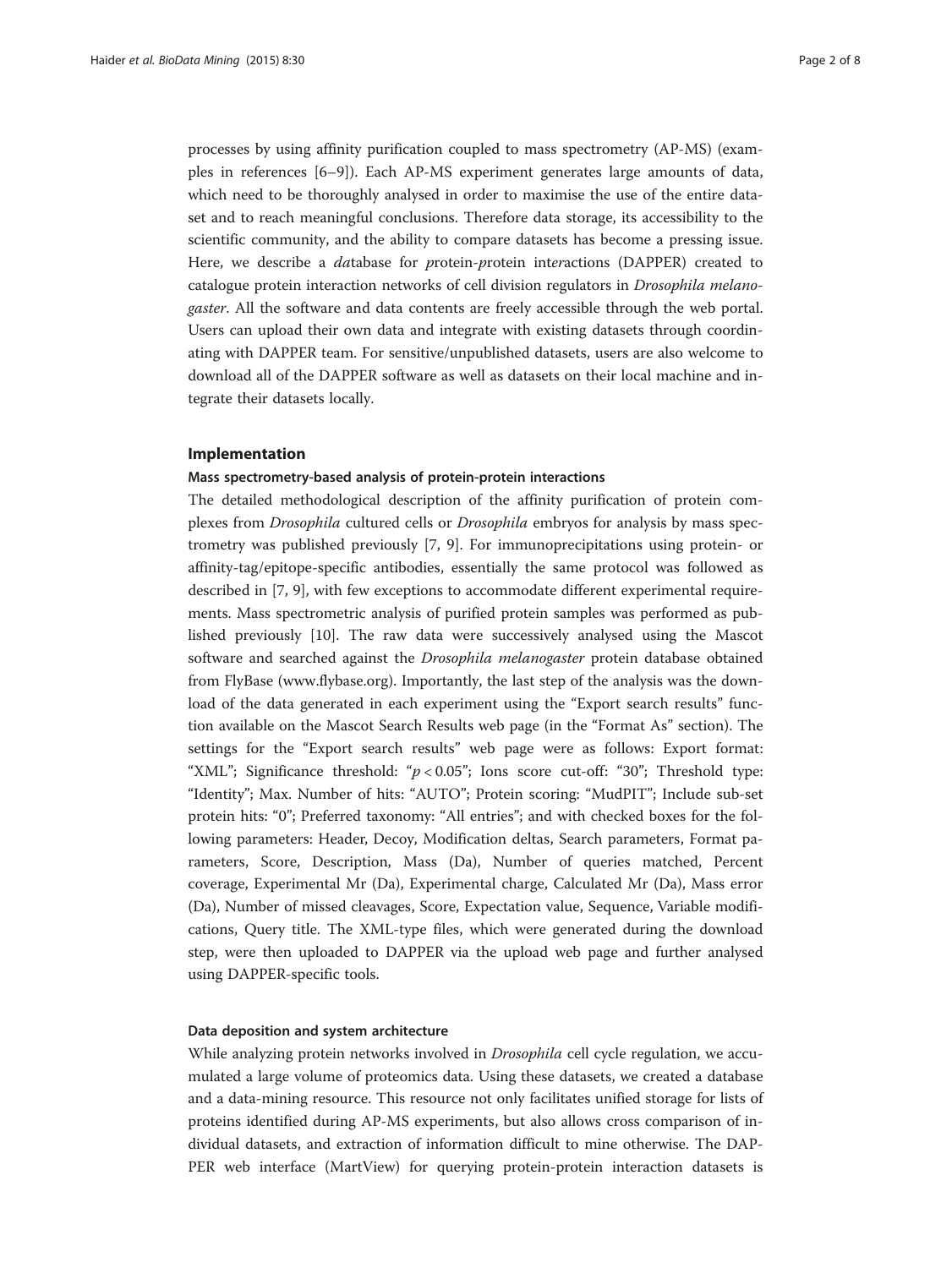available at: [http://dapper.gen.cam.ac.uk/biomart/martview.](http://dapper.gen.cam.ac.uk/biomart/martview) The database is also made available through the BioMart Central Portal [\[11](#page-6-0)]. DAPPER is based on the BioMart data warehouse system version 0.7 [\[12](#page-6-0), [13\]](#page-6-0); system-level view of DAPPER is shown in Fig. 1. A user can deposit data by uploading mascot XML files through Martupload utility or mine existing datasets using MartView utility. With regards to data uploads, each experiment is annotated with the bait and attributes such as affinity tags and drugs used during the purification and centrifugation settings. All experiments are automatically annotated with FlyBase Gene Identifiers and FlyBase Gene Names using the FlyBase data dumps [\[14](#page-6-0)]. The configuration of DAPPER enables automatic linking with a local copy of Ensembl *Drosophila melanogaster* database (version 75, BDGP5) [[15\]](#page-6-0). DAPPER analytical tools offer useful views such as SORT, INTERSECTION, INTERSECTION PRIME and DISTINCT (Additional file [1](#page-5-0): Figure S1). Briefly, SORT retrieves data sorted by the "Protein score" value, INTERSECTION retrieves proteins common to all selected experiments, INTERSECTION PRIME retrieves all entries that are not present in INTERSECTION, and DISTINCT retrieves entries that unique to a particular experiment. The DAPPER tools complement system's mining abilities by enabling users to further prioritise hits in a meaningful way. Further, given the range of BioMart interoperable application programming interfaces (APIs) and software libraries including biomaRt (Bioconductor) [\[16](#page-6-0)], Galaxy [[17](#page-6-0)], Taverna [[18\]](#page-6-0) and Cytoscape [[19](#page-6-0)] users can seamlessly query DAPPER via BioMart Central Portal ([www.biomart.org](http://www.biomart.org)). Therefore, DAPPER contents are freely available to all the users of the aforementioned analytical platforms as well. DAPPER offers built-in integrative mining of Ensembl Drosophila melanogaster database annotations. A user query is split into DAPPERspecific attributes and Ensembl-specific attributes. Both databases are mined using MySQL queries independently, and results are integrated on-the-fly using Drosophila CG Identifiers. The data merging is performed in batches [\[13](#page-6-0)], and therefore results are returned as a continuous stream of aggregated records between the two data sources.

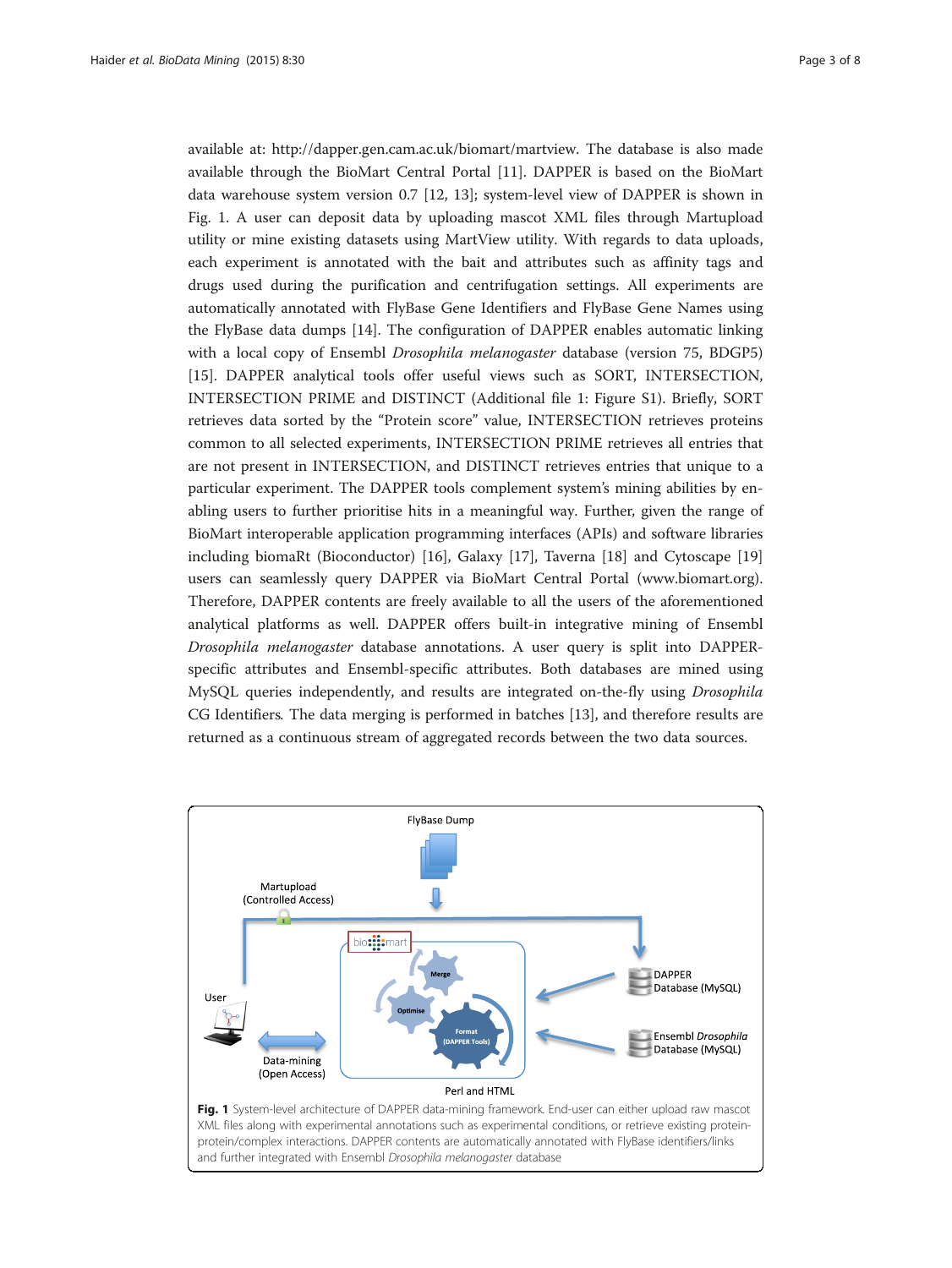#### Results and discussion

Presently, DAPPER contains data from 36 different cell cycle-related bait proteins (Additional file [2:](#page-5-0) Table S1) with a current coverage of 5,089 unique proteins (Additional file [3](#page-5-0): Table S2). However, these numbers are increasing as more datasets are added to DAPPER on continual basis. The identified proteins, which were found interacting with the tested bait, are involved in many different biological processes predominantly focused on the proteins involved in cell cycle-related pathways. The following examples illustrate the data-mining capabilities and richness of DAPPER.

# Query 1

Here we give an example of how to mine DAPPER for the presence of a specific Drosophila protein either used as bait or identified as a prey. This search enables users to find a specific protein of interest in DAPPER. The query can be executed through DAPPER's homepage by entering the CG identifier (e.g. CG10722) of the protein of interest and then clicking the "Search" button (Additional file [1:](#page-5-0) Figure S2A). CG numbers are unique identifiers for Drosophila melanogaster genes/proteins, which can be easily found by querying FlyBase ([http://flybase.org\)](http://flybase.org). The query retrieves a list of preselected (default) attributes that are the properties of the protein encoded by CG10722, including the gene name(s) of its baits and FlyBase identifiers (Additional file [1](#page-5-0): Figure S2B). Note that FlyBase Gene ID and Gene Name hyperlink to FlyBase and Ensembl web interfaces, respectively.

# Query 2

In this example, we demonstrate how a user can select all the proteins of interest identified by AP-MS that interact with a specific bait of interest. Following the "Browse DB" button on the home page (Additional file [1](#page-5-0): Figure S2A), the user selects the database "Proteomics (Cambridge UK)" from the "Choose database" drop-down menu (Additional file [1](#page-5-0): Figure S3A). Then in "Filters", the user should select "Protein features", enter the experiment identifier "12" in the section "Limit to experiment id/s", and finally press "Results" on the top left (Additional file [1:](#page-5-0) Figure S3B). A table appears showing ten hits with the highest MASCOT protein score (the highest on the top) (Additional file [1](#page-5-0): Figure S3C). Several pre-selected attributes (columns of the table) are listed in the table, including the number of peptides identified, the protein mass, and some FlyBase attributes. The user can increase the number of rows (and therefore the number of identified hits visible on the screen) in the "View" menu (Additional file [1](#page-5-0): Figure S3D). The query can be modified at any time by changing the filters and attributes listed in the navigation panel on the left side of the MartView interface. Furthermore, it is also possible to integrate information from the Ensembl Drosophila melanogaster database through the "Dataset" option at the bottom left (Additional file [1:](#page-5-0) Figure S3E-F). The user can choose any combination of Ensembl attributes such as GO Term Name, GOA description, and Interpro Description, which are automatically mapped to results in DAPPER using the CG Gene ID as mapping entity (Additional file [1:](#page-5-0) Figure S3G).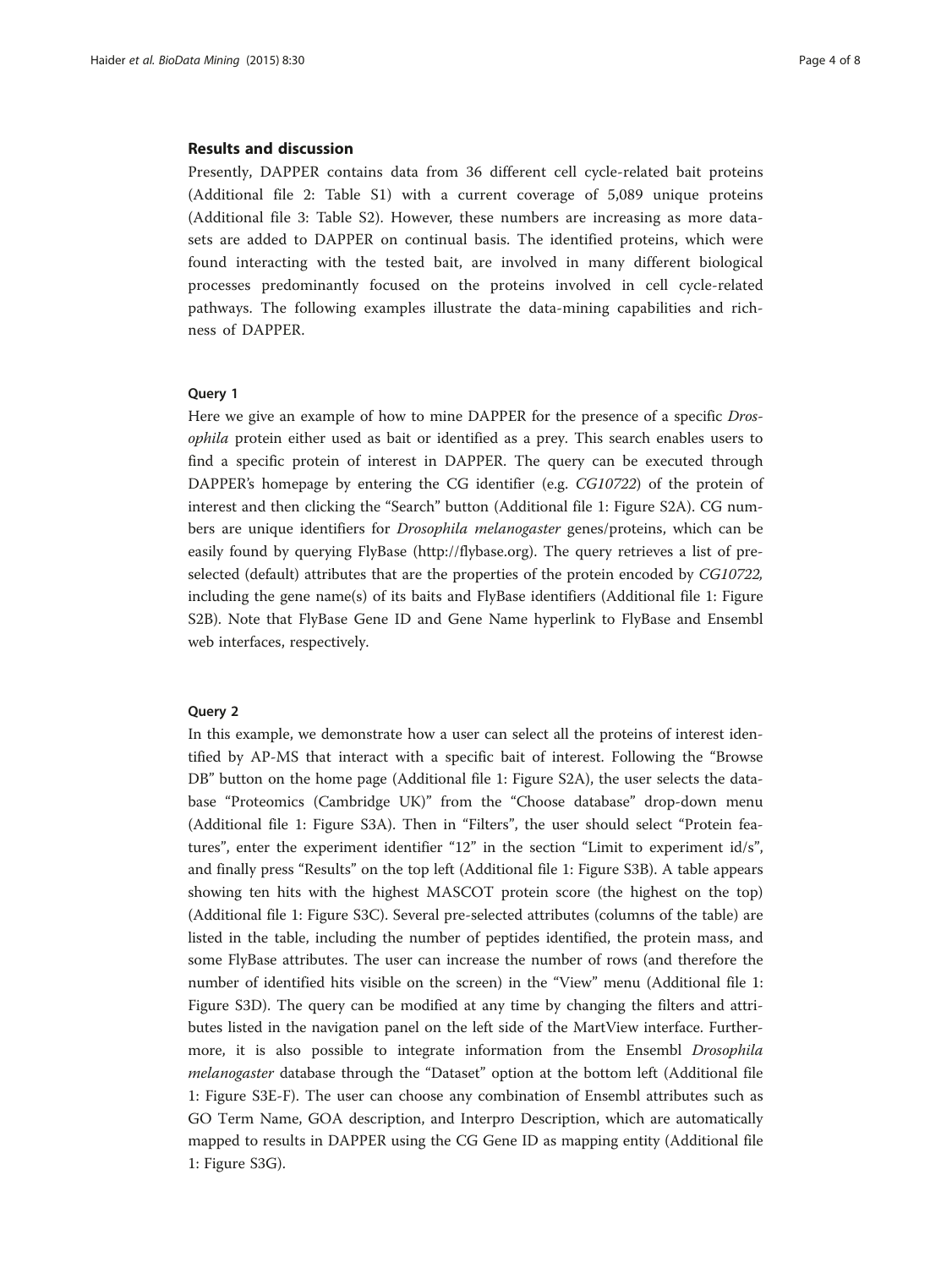#### Query 3

Using DAPPER, users can also identify the proteins that are assigned with a specific Gene Ontology (GO) term in Ensembl from the entire mass spectrometric database. In the following example, the user identifies known components of the "kinetochore" (a proteinous cellular structure formed in the centromeric region of chromosomes) amongst all the proteins co-purified with a specific bait protein (e.g. Fzy, CG4274). The accession number for the Fzy protein, CG4274, is entered in the Filter Bait accession number (Additional file [1](#page-5-0): Figure S4A). Next, the user chooses Ensembl as the additional dataset. New lists of additional Filters and Attributes will appear on the screen in the summary panel on the left hand side (Additional file [1:](#page-5-0) Figure S4B). In the additional Filters the user opens the GENE ONTOLOGY section, sets the GO Term Name to "kinetochore" (Additional file [1](#page-5-0): Figure S4C), and hits Results. As shown in Additional file [1:](#page-5-0) Figure S4D, all the additional Attributes have been removed to simplify the search result and all the protein names are shown in "SORT\_HTML" format. The user finds known kinetochore components that were identified in the purification of Fzy protein, including the bait protein itself. Amongst those hits, the user finds "BubR1" (CG7838), a protein involved in the spindle assembly checkpoint that was shown to directly bind Fzy and also to localise to kinetochores when the spindle assembly checkpoint is active [\[20, 21\]](#page-6-0). Interestingly, in the same query we also found "Spc105R" (CG11451), a kinetochore component involved in the recruitment of the SAC machinery via direct interaction. So far there has been no evidence of the direct interaction between Fzy and Spc105R. Thus, this result suggests a potential new kinetochore loading pathway for Fzy: Spc105R might recruit Fzy onto the kinetochore via the SAC. For additional example, please see Additional file (Additional file [1:](#page-5-0) Figure S4D).

DAPPER is content-rich and carefully curated with high-resolution experiments performed using affinity purifications followed by mass spectrometry. DAPPER is presented through widely accepted and interoperable web and programmatic access interface of BioMart software. In addition to the database contents, the web interface also enables analysis through several tools, which allow, for example sorting of identified proteins or eliminating common contaminants found by mass spectrometry. The database is also cross-linked with two other major Drosophila annotation resources, Ensembl and FlyBase. The contents are continually updated and will be further extended to incorporate protein-protein interactions in Homo sapiens. As the current DAPPER-Ensembl integration system facilitates this expansion effortlessly, we envisage that proteomic to genomic data integration for Homo sapiens would substantially enhance the value of DAPPER. Moreover, the analytical framework will be further extended by adding network analysis tools to interrogate DAPPER contents alongside other pathway databases such as REACTOME [[22\]](#page-6-0), KEGG [[23](#page-7-0), [24\]](#page-7-0), NCI-PID [\[25\]](#page-7-0) and Pathway commons [[26\]](#page-7-0).

DAPPER shares some features with other databases already available online. For example, The Drosophila Interaction Database, DroID ([www.droidb.org\)](http://www.droidb.org) [\[27\]](#page-7-0) also allows browsing and/or searching for interactions of a chosen protein/bait. Additionally, it includes the data on protein-miRNA and genetic interactions, and the database is directly linked to FlyBase ([www.flybase.org\)](http://www.flybase.org/) [[14](#page-6-0)]. However, each database varies in its content, and contains different and often complementary data through *ad hoc* analytical tools. In contrast, DAPPER is extremely flexible and extendable. The open source software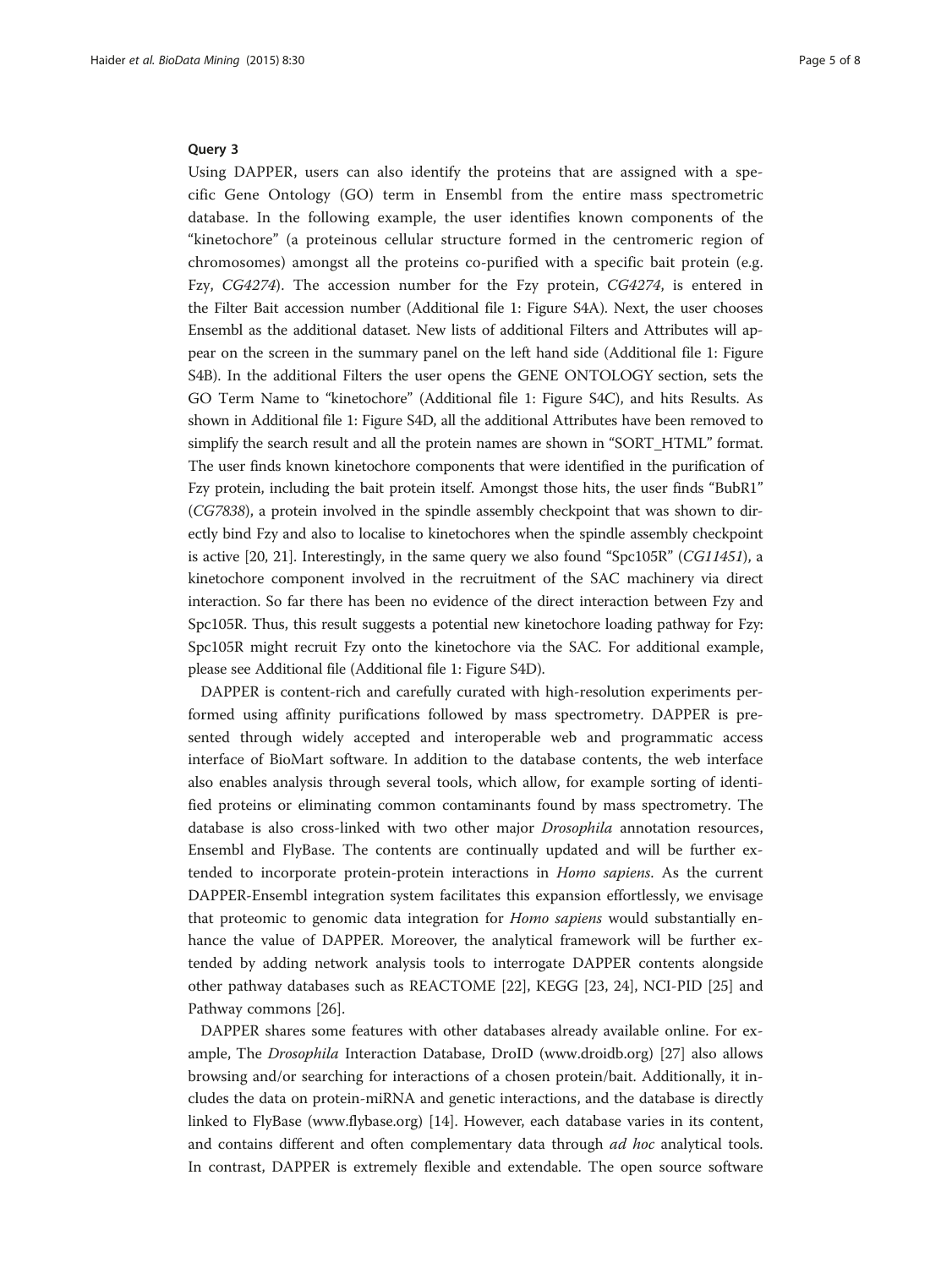<span id="page-5-0"></span>and database readily enables integration of new mass spectrometry datasets with existing ones; either in-house private or public datasets. Furthermore, DAPPER exploits BioMart's user-friendly interface enabling powerful queries. This makes DAPPER unique compared to other experimentally validated protein-interaction databases of Drosophila melanogaster.

The data deposited in DAPPER originated from studies targeting cell cycle-relevant proteins and protein complexes and therefore the database is particularly useful for researchers interested in cell cycle regulation. As demonstrated in Query 3, DAPPER can facilitate the characterisation of unknown regulatory cascades of the proteins of interest. However, the contents of DAPPER are increasingly growing beyond cell cycle interactions, with various other bait such as chromatin-related proteins and associated interactions [[1\]](#page-6-0), phosphoprotein phosphatases and their regulators or substrates [[28\]](#page-7-0).

## Conclusions

DAPPER is a collection of a large number of proteomic datasets never previously released. Beyond an ad-hoc database, DAPPER is also an analytically unique method of mining and integrating previously published datasets alongside new experiments. In future, we intend to extend DAPPER to human protein-protein interactions and federate these with Ensembl Homo sapiens database.

## Availability and requirements

Project name: DAPPER

Project home page:<http://dapper.gen.cam.ac.uk/> Operating systems: Windows, Unix/Linux, Mac OSX Programming languages: Perl, Java script, HTML Other requirements: none License: GNU Lesser General Public License (LGPL) v3 Any restrictions to use by non-academics: none

# Additional files

[Additional file 1: Figure S1.](http://www.biodatamining.org/content/supplementary/s13040-015-0063-3-s1.pdf) An overview of DAPPER retrieval tools. Venn diagram highlighting sections of records which will be retrieved by various tools, when applied to three hypothetical experiments. Each of the three tools can retrieve data in either tab-delimited or HTML format (see DAPPER Results web page for these options). Figure S2. Home page of DAPPER. The search field can be used to retrieve all experiments containing a particular CGID of Drosophila melanogaster. Browse button (MartView link) navigates to DAPPER BioMart interface for custom querying. By default, results are sorted (descending) by "Protein score". Upload link is currently restricted to DAPPER curators and collaborators only. Figure S3. Stepwise guide to retrieve all proteins and their ontological annotations for a given experiment. The guide also shows how data from an external resource (Ensembl) can be retrieved and seamlessly integrated with DAPPER contents. Figure S4. Stepwise guide to retrieve kinetochore associated Drosophila genes. Gene ontology filter (GO Term Name) is set to "kinetochore" through linking with Ensembl database. Entries retrieved are further sorted by "Protein score" using SORT tool (SORT\_HTML) on the Results page. Figure S5. Stepwise guide to compare two (or more) experiments. The results will contain only those hits which are common between the experiments selected for comparison (BubR1 and Polo kinase). Experiments having an entry in common are grouped together for better interpretation of results. (PDF 2334 kb)

[Additional file 2: Table S1.](http://www.biodatamining.org/content/supplementary/s13040-015-0063-3-s2.xlsx) List of unique Baits in DAPPER. (XLSX 31 kb)

[Additional file 3: Table S2.](http://www.biodatamining.org/content/supplementary/s13040-015-0063-3-s3.xlsx) List of unique CGIDs in DAPPER. Uniprot ID is shown where CGID was not available. (XLSX 92 kb)

#### Abbreviations

AP-MS: Affinity-purification mass spectrometry; Da: Dalton; DAPPER: Database of protein-protein interactions; GO: Gene ontology; KEGG: Kyoto encyclopedia of genes and genomes; MS: Mass spectrometry; NCI-PID: National cancer institute – Pathway interaction database.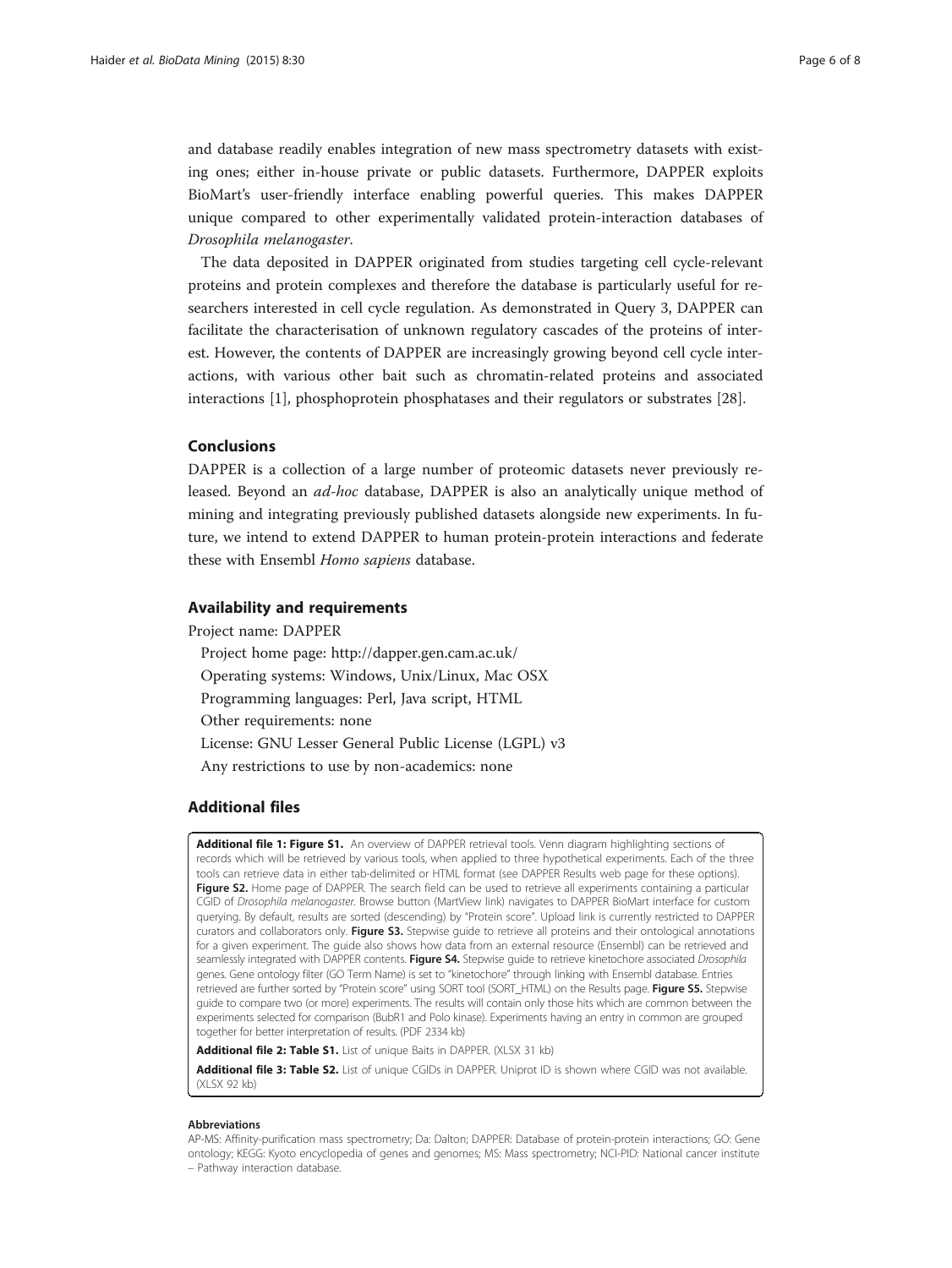#### <span id="page-6-0"></span>Competing interests

The authors declare that they have no competing interests.

#### Authors' contributions

SH, ZL, MRP, PL and DMG initiated the project. SH performed the analytical work and implementation of DAPPER with contributions from YL. ZL, MRP, PPD and YK performed the experimental work and contributed to software testing. All authors contributed to the writing of the paper. PL and DMG supervised the bioinformatics and experimental work, respectively. All authors read and approved the final manuscript.

#### Acknowledgements

This work was supported financially by grants from the Cancer Research UK (CRUK), the Biotechnology and Biological Sciences Research Council and the Medical Research Council to DMG (C3/A11431, BB/I013938/1, G1001696), by a Cancer Research UK Career Development Fellowship to YK (C40697/A12874), and by Cancer Research UK grants to PPD (C12296/A8039 and C12296/A12541). ZL is on leave from the Biological Research Centre of the Hungarian Academy of Sciences (Institute of Biochemistry, Szeged, Hungary) and was supported by a Long-Term Fellowship of the Federation of European Biochemical Societies (FEBS).

#### Author details

<sup>1</sup>Computer Laboratory, University of Cambridge, Cambridge CB3 0FD, UK. <sup>2</sup>Department of Genetics, University of Cambridge, Downing Street, Cambridge CB2 3EH, UK. <sup>3</sup>Oxford Centre for Integrative Systems Biology, Department of Biochemistry, University of Oxford, Oxford OX1 3QU, UK. <sup>4</sup>Department of Pathology, University of Cambridge, Tennis Court Road, Cambridge CB2 1QP, UK.

# Received: 25 April 2015 Accepted: 16 September 2015

#### References

- 1. Chen CC, Bowers S, Lipinszki Z, Palladino J, Trusiak S, Bettini E, et al. Establishment of centromeric chromatin by the CENP-a assembly factor CAL1 requires FACT-mediated transcription. Dev Cell. 2015;34:73–84.
- 2. Lipinszki Z, Lefevre S, Savoian MS, Singleton MR, Glover DM, Przewloka MR. Centromeric binding and activity of protein phosphatase 4. Nat Commun. 2015;6:5894.
- 3. Ahmad Y, Lamond AI. A perspective on proteomics in cell biology. Trends Cell Biol. 2014;24:257–64.
- 4. Dzhindzhev NS, Tzolovsky G, Lipinszki Z, Schneider S, Lattao R, Fu J, et al. Plk4 phosphorylates ana2 to trigger sas6 recruitment and procentriole formation. Curr Biol. 2014;24:2526–32.
- 5. Lipinszki Z, Kiss P, Pal M, Deak P, Szabo A, Hunyadi-Gulyas E, et al. Developmental-stage-specific regulation of the polyubiquitin receptors in Drosophila melanogaster. J Cell Sci. 2009;122:3083–92.
- 6. Chen GI, Gingras AC. Affinity-purification mass spectrometry (AP-MS) of serine/threonine phosphatases. Methods. 2007;42:298–305.
- 7. D'Avino PP, Archambault V, Przewloka MR, Zhang W, Laue ED, Glover DM. Isolation of protein complexes involved in mitosis and cytokinesis from Drosophila cultured cells. Methods Mol Biol. 2009;545:99–112.
- 8. Gingras AC, Caballero M, Zarske M, Sanchez A, Hazbun TR, Fields S, et al. A novel, evolutionarily conserved protein phosphatase complex involved in cisplatin sensitivity. Mol Cell Proteomics. 2005;4:1725–40.
- 9. Lipinszki Z, Wang P, Grant R, Lindon C, Dzhindzhev NS, D'Avino PP, et al. Affinity purification of protein complexes from Drosophila embryos in cell cycle studies. Methods Mol Biol. 2014;1170:571–88.
- 10. Przewloka MR, Venkei Z, Bolanos-Garcia VM, Debski J, Dadlez M, Glover DM. CENP-C is a structural platform for kinetochore assembly. Curr Biol. 2011;21:399–405.
- 11. Smedley D, Haider S, Durinck S, Pandini L, Provero P, Allen J, et al. The BioMart community portal: an innovative alternative to large, centralized data repositories. Nucleic Acids Res. 2015.
- 12. Guberman JM, Ai J, Arnaiz O, Baran J, Blake A, Baldock R, et al. BioMart Central Portal: an open database network for the biological community. Database. 2011;2011:bar041.
- 13. Zhang J, Haider S, Baran J, Cros A, Guberman JM, Hsu J, et al. BioMart: a data federation framework for large collaborative projects. Database. 2011;2011:bar038.
- 14. St Pierre SE, Ponting L, Stefancsik R, McQuilton P, FlyBase C. FlyBase 102–advanced approaches to interrogating FlyBase. Nucleic Acids Res. 2014;42:D780–8.
- 15. Kinsella RJ, Kahari A, Haider S, Zamora J, Proctor G, Spudich G, et al. Ensembl BioMarts: a hub for data retrieval across taxonomic space. Database. 2011;2011:bar030.
- 16. Durinck S, Moreau Y, Kasprzyk A, Davis S, De Moor B, Brazma A, et al. BioMart and Bioconductor: a powerful link between biological databases and microarray data analysis. Bioinformatics. 2005;21:3439–40.
- 17. Goecks J, Nekrutenko A, Taylor J, Galaxy T. Galaxy: a comprehensive approach for supporting accessible, reproducible, and transparent computational research in the life sciences. Genome Biol. 2010;11:R86.
- 18. Wolstencroft K, Haines R, Fellows D, Williams A, Withers D, Owen S, et al. The Taverna workflow suite: designing and executing workflows of Web Services on the desktop, web or in the cloud. Nucleic Acids Res. 2013;41:W557–61.
- 19. Smoot ME, Ono K, Ruscheinski J, Wang PL, Ideker T. Cytoscape 2.8: new features for data integration and network visualization. Bioinformatics. 2011;27:431–2.
- 20. Chan GK, Jablonski SA, Sudakin V, Hittle JC, Yen TJ. Human BUBR1 is a mitotic checkpoint kinase that monitors CENP-E functions at kinetochores and binds the cyclosome/APC. J Cell Biol. 1999;146:941–54.
- 21. Sudakin V, Chan GK, Yen TJ. Checkpoint inhibition of the APC/C in HeLa cells is mediated by a complex of BUBR1, BUB3, CDC20, and MAD2. J Cell Biol. 2001;154:925–36.
- 22. Croft D, Mundo AF, Haw R, Milacic M, Weiser J, Wu G, et al. The Reactome pathway knowledgebase. Nucleic Acids Res. 2014;42:D472–7.